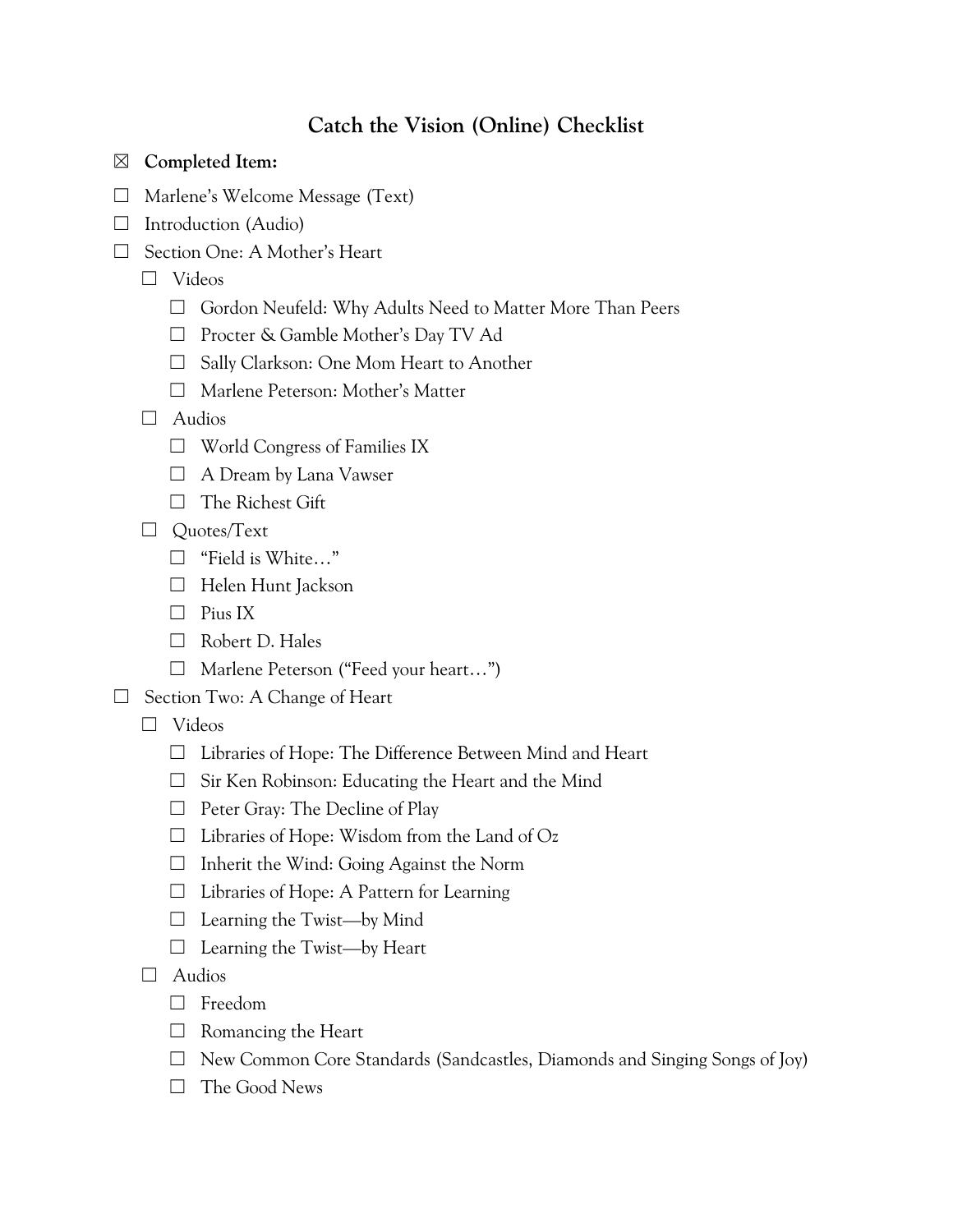- ☐ Quotes/Text
	- $\Box$  "The problem facing..."
	- ☐ "Play is the work…"
	- ☐ "Tend the hearts…'
	- ☐ Heart and Art by Ella Wheeler Wilcox
	- ☐ Pestalozzi
- ☐ Section Three: Joy is Everywhere
	- ☐ Videos
		- $\Box$  Libraries of Hope: How Do We Grow Joy?
		- ☐ Benjamin Zander: The Transformative Power of Classical Music
		- ☐ Libraries of Hope: The Angelus
		- ☐ Dead Poets Society: Why Do We Read and Write Poetry?
		- ☐ Libraries of Hope: Bee Keeper Video
		- ☐ The Wonderment: Find and Share Wonder
		- ☐ Libraries of Hope: Sleeping Beauty and True Love's First Kiss
		- ☐ Visual Arts
	- ☐ Audios
		- ☐ Music
		- ☐ Poetry
		- ☐ Story
		- ☐ Nature
	- ☐ Quotes/Text
		- ☐ "I have come to believe…"
		- □ "Once a child played..."
		- ☐ Orison Swett Marden
- ☐ Section Four: Heart Before Mind
	- ☐ Videos
		- ☐ John Bennett: Why Should We Learn Math?
		- ☐ Libraries of Hope: Let Them Eat Cake
	- ☐ Audios
		- $\Box$  The Whole Apple of Learning
		- ☐ The Rhythm of Life is a Powerful Beat
	- ☐ Quotes/Text
		- ☐ "Where are the writing…"
		- ☐ Aristotle
		- ☐ Children Teach Themselves to Read